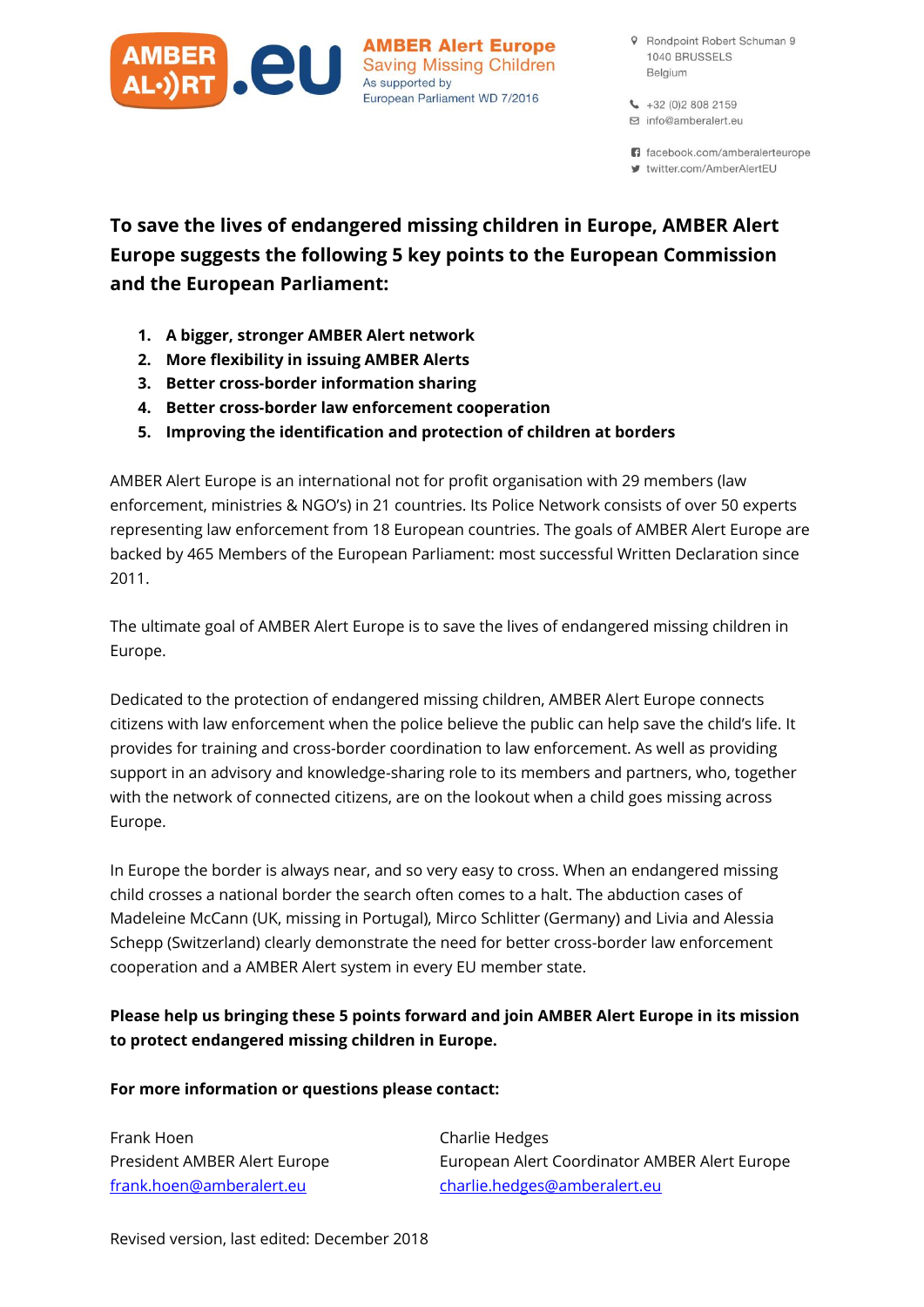

To save the lives of endangered missing children in Europe, AMBER Alert Europe suggests the following 5 key points to the European Commission and the European Parliament:

### 1. A bigger, stronger AMBER Alert network

AMBER Alert Europe's ultimate goal is to improve the protection of endangered missing children in Europe and support the EU recommendation for all member states to have child alert systems that can interoperate with other member states. Currently 20 countries have alert systems in place of which 10 have been used at least once. These systems are currently not interoperable with other European AMBER Alert systems.

### CALL FOR ACTION

We are actively working with member states to assist with the development of alerts systems but call on the EU to encourage more member states to develop EU child alerts systems.

#### CALL FOR ACTION

It is important to build awareness that the AMBER Alert platform can be used for other missing children cases. For example for bringing other endangered missing children to the attention of the public. This would make greater use of the technology and networks but would not be called an AMBER Alert.

## 2. More flexibility in issuing AMBER Alerts

In order to significantly increase the opportunities to save children at risk of immediate serious harm, we would like to amend the criteria for issuing child alerts. Several European Member States have already adopted flexible criteria. In the best interest of the child, countries like the UK, The Netherlands and France have issued AMBER Alerts without evidence for a proven abduction. We would like to remove the need for there to be an abduction and be able to issue an alert when law enforcement specialists have assessed the child's life is in imminent danger.

#### CALL FOR ACTION

We call for amending the current criteria for issuing child alerts by adding the possibility to issue an alert when law enforcement specialists have assessed that the child's life is in imminent danger.

#### 3. Better cross-border information sharing

Every endangered missing child deserves an equal chance of being found as quickly as possible and this must not be inhibited by them crossing borders. 37.5% of the EU population lives in border areas, ensuring that information about endangered children is shared across borders is essential. Following the Schengen agreement and the freedom of information, information on endangered missing children should immediately cross internal EU borders.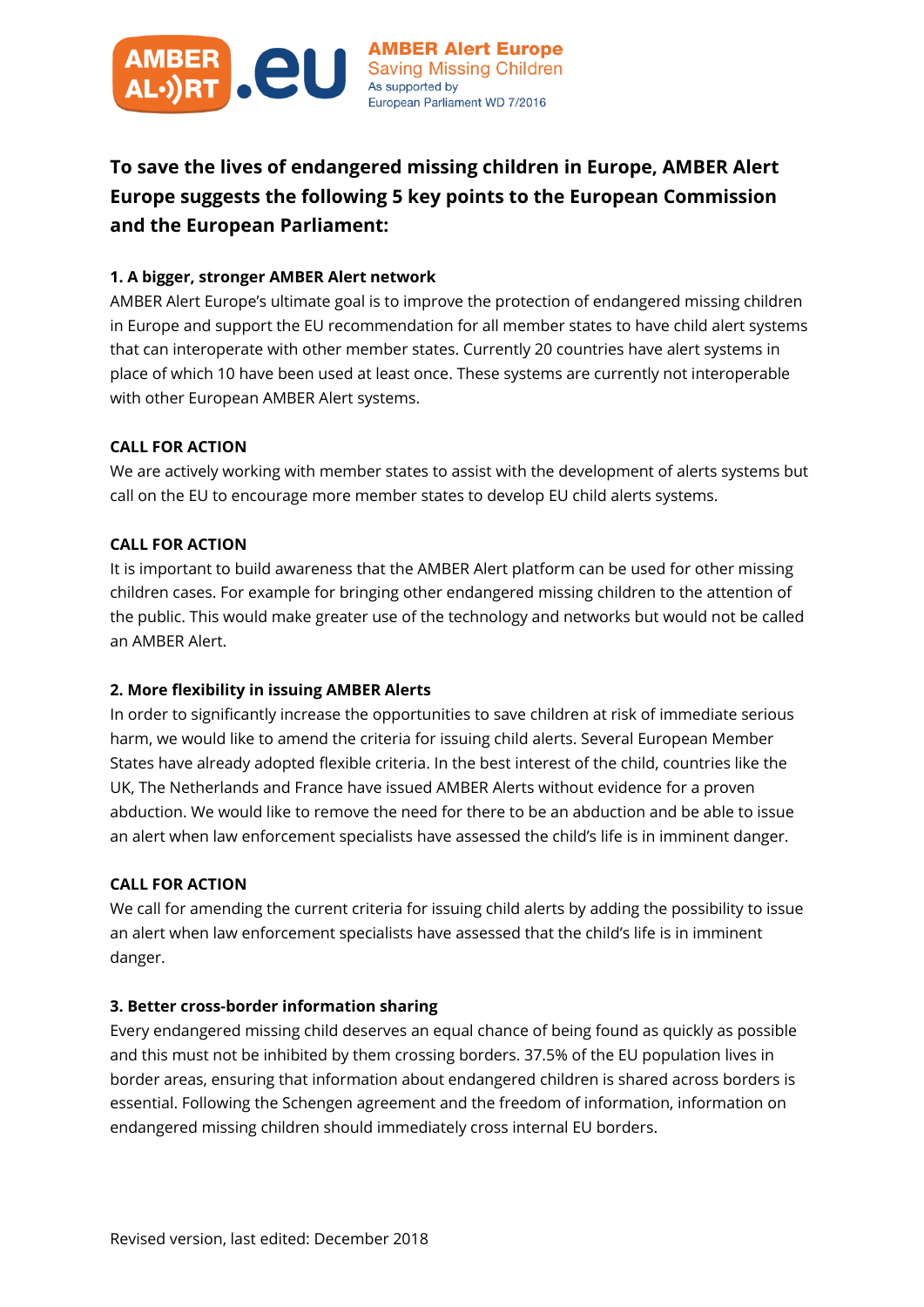

#### CALL FOR ACTION

AMBER Alert Europe calls for protocols to ensure that when a child is at risk in a border area or law enforcement suspects that the child may have crossed the border, law enforcement agencies in the other country are informed immediately. When law enforcement decides to inform the media and public about such a case, media and public at the other side of the border should also be immediately informed.

#### 4. Better cross-border law enforcement cooperation

We recognise the requirements of the legal process within Member States, and organisations such as Europol, Frontex and Interpol. But it is essential that when a child's life is in danger law enforcement experts must be able to initiate immediate action. As a first step towards this, we are creating a European Police Network on missing children, currently consisting of more than 50 law enforcement specialists from 18 countries, led by Charlie Hedges, a renowned expert in the field of missing children.

These specialists will form a network of law enforcement authorities throughout Europe, to be the first point of contact in critical cases and to enable the sharing of good practice. We will work with all organisations to ensure that the above does not create overlap or conflicts but rather focus on enhancing the rapid response which is vital to safely locating endangered missing children.

#### CALL FOR ACTION

We call for the creation of a formal European network of experts in endangered missing children and child alerts on a national level. The network should be part of the law enforcement response and is to be appointed as such by the relevant authorities in each EU member state. We also call for all organisations, statutory and NGOs to work together for the common purpose of protecting vulnerable children.

#### 5. Improving the identification and protection of children at borders

To identify and protect children at risk at EU external borders, European Member States should make a best effort to immediately enter endangered missing children in the Schengen Information System (SIS II). Consequently, border guards should be actively informed about endangered missing children & AMBER Alerts by law enforcement agencies.

Raising awareness and providing practical guidance for border guards is essential to identify and protect children that may be at serious risk of harm such as trafficking, smuggling and abduction. AMBER Alert Europe and Frontex are actively cooperating with border guards on the VEGA children project, a training program and handbook for border guards.

#### CALL FOR ACTION

We call for the mandatory insertion and prioritisation of endangered missing children in SIS II, ensuring that international procedures for entering Article 32 Alerts (Missing Persons) in SISII are